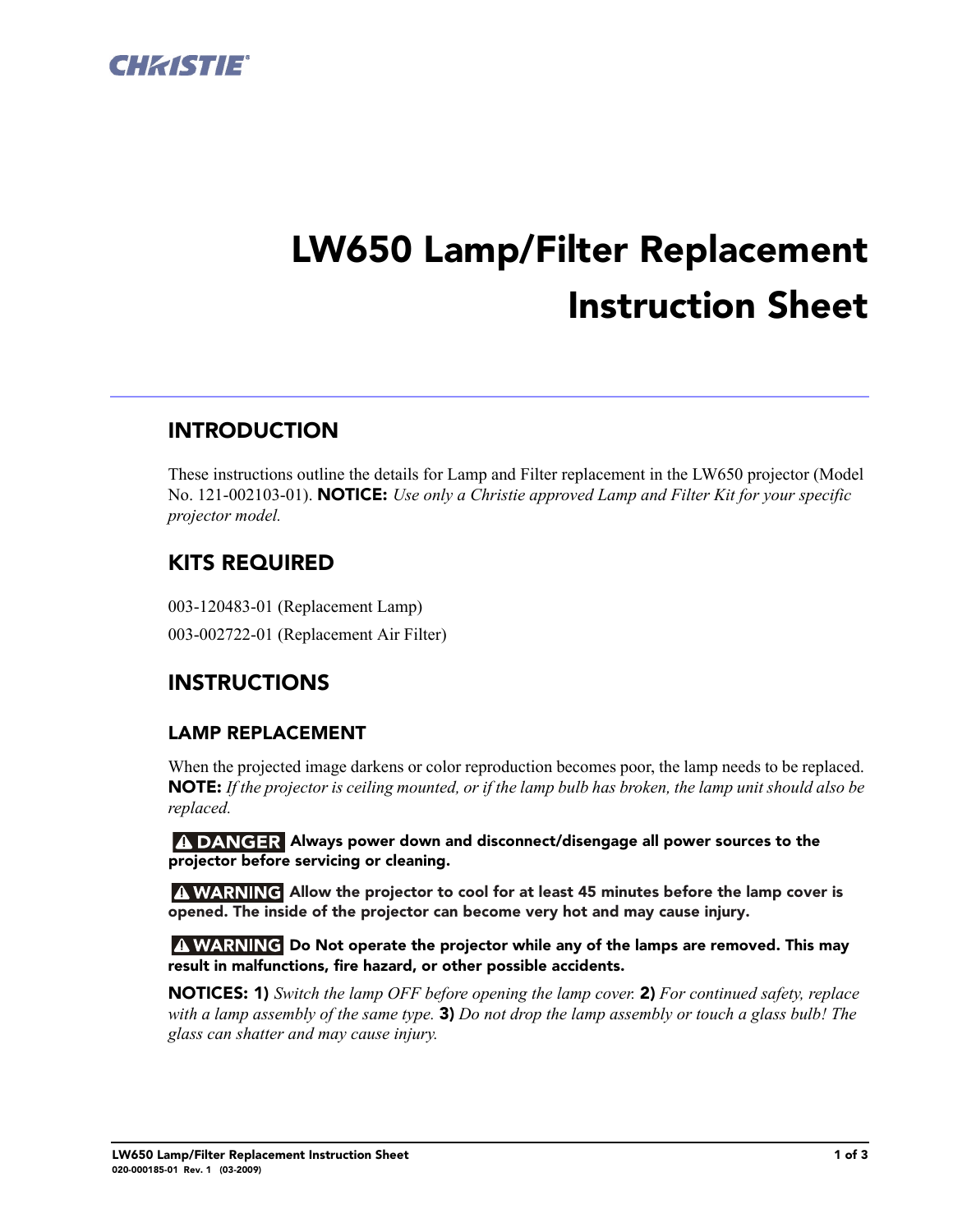

- 1. Loosen the lamp cover screw (Figure 1-Top). Slide the cover to remove it from the projector.
- 2. Loosen the 3 screws (Figure 1-Bottom) that attach the lamp unit to the projector.
- 3. Use the handles to remove the lamp unit from the projector (Figure 1-Bottom).
- 4. Set the new lamp unit into place and tighten the 3 screws that attach it to the projector.
- 5. Slide the lamp cover back into place, and tighten the lamp cover screw.



Figure 1 Lamp Replacement

#### **RESETTING THE LAMP TIME VALUE**

- 1. Switch the power button to ON.
- 2. Press the MENU button (on the control panel or the remote control) to access the ADVANCED MENU. Use the ▲/▼ cursor buttons on the EASY MENU to select the "ADVANCED MENU", then press the  $\blacktriangleright$  cursor button.
- 3. Select "OPTION" using the ▲/▼ cursor buttons in the left column, then press the  $\blacktriangleright$  cursor button.
- 4. Select the "LAMP TIME" using the  $\triangle$ / $\blacktriangledown$  cursor buttons in the right column, then press the  $\triangleright$  cursor button.
- 5. Use the  $\blacktriangleright$  cursor button according to the dialog, Select "OK" to reset the LAMP TIME value.

**NOTES: 1)** *The LAMP TIME value shown on the OPTION menu is the use time since the last time the LAMP TIME was reset. Refer to the value for proper maintenance.* **2)** *Do not reset the LAMP TIME without replacing a lamp.*

|           | <b>III ADVANCED MENU</b> |                              |    | <b>O: SELECT</b>     |                  |   |
|-----------|--------------------------|------------------------------|----|----------------------|------------------|---|
| 准         | <b>PICTURE</b>           | <b><i>TR SOURCE SKIP</i></b> |    |                      |                  |   |
| CD        | <b>IMAGE</b>             | AUTO SEARCH                  |    | OFF                  |                  |   |
| $\bullet$ | <b>INPUT</b>             | <b>E</b> AUTO KEYSTONE       |    | OFF                  |                  |   |
| ÷         | <b>SETUP</b>             | <b>E</b> DIRECT ON           |    | OFF                  |                  |   |
| ▭         | <b>SCREEN</b>            | <b>C: AUTO OFF</b>           |    | Omin                 |                  |   |
|           | <b>a</b> OPTION          | <b>B SHUTTER TIMER</b>       | Oh |                      |                  |   |
|           | & NETWORK                | <b>LAMP TIME</b>             |    | 1234h                |                  | в |
|           | <b>SECURITY</b>          | <b>ELTER TIME</b>            | Ūh |                      |                  |   |
| 霸         | <b>EASY MENU</b>         | MY BUTTON                    |    |                      |                  |   |
|           | 园 EXIT                   | <b>&amp; MY SOURCE</b>       |    | <b>COMPUTER IN 1</b> |                  |   |
|           |                          | <b>SERVICE</b><br>Ý          |    |                      |                  |   |
|           |                          | COMPUTER IN 1                |    |                      | 1024 x 768 @60Hz |   |
|           |                          |                              |    |                      |                  |   |
|           | <b>A LAMP TIME</b>       |                              |    |                      | (∢ )             |   |
|           | <b>RESET</b>             | 1234h                        |    |                      |                  |   |
|           | <b>CANICEI</b><br>и      |                              | ΩK |                      |                  |   |

Figure 2 Lamp Time Reset